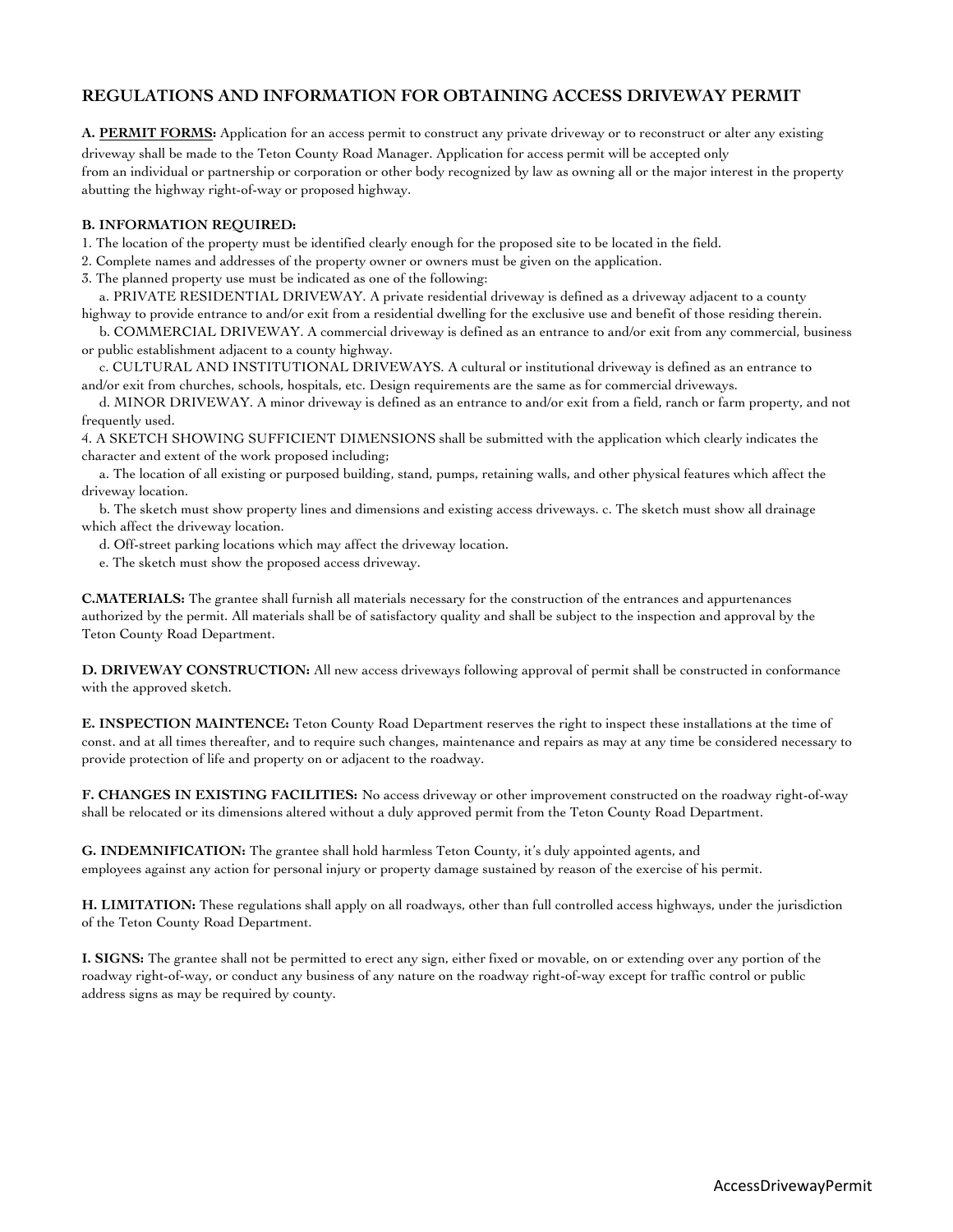

## **ACCESS DRIVEWAY PERMIT APPLICATION**

| WYOMING                                                                                                             | For Office Use Only                                                                                                   |        |                |           |
|---------------------------------------------------------------------------------------------------------------------|-----------------------------------------------------------------------------------------------------------------------|--------|----------------|-----------|
|                                                                                                                     | <b>DATE RECEIVED:</b>                                                                                                 |        | <b>PERMIT#</b> |           |
| PLEASE TYPE OR PRINT (IN INK ONLY)                                                                                  |                                                                                                                       |        |                |           |
| <b>OWNER(S):</b>                                                                                                    | <u> 1980 - Jan Stein Stein Stein Stein Stein Stein Stein Stein Stein Stein Stein Stein Stein Stein Stein Stein S</u>  |        |                |           |
|                                                                                                                     |                                                                                                                       |        |                |           |
|                                                                                                                     |                                                                                                                       |        |                |           |
|                                                                                                                     |                                                                                                                       |        | <b>CITY</b>    | STATE/ZIP |
|                                                                                                                     |                                                                                                                       |        |                |           |
|                                                                                                                     |                                                                                                                       |        |                |           |
|                                                                                                                     |                                                                                                                       |        |                |           |
| <b>APPLICANT: (Contact Person)</b>                                                                                  |                                                                                                                       |        |                |           |
| If applicant is other than owner, a notarized Teton County Letter of Authorization must accompany this              |                                                                                                                       |        |                |           |
| application. Only the owner or his/her authorized agent may sign either the application, correction list or permit. |                                                                                                                       |        |                |           |
|                                                                                                                     |                                                                                                                       |        |                |           |
| MAILING ADDRESS:                                                                                                    |                                                                                                                       |        |                |           |
|                                                                                                                     |                                                                                                                       |        | <b>CITY</b>    | STATE/ZIP |
|                                                                                                                     |                                                                                                                       |        |                |           |
| <b>E-MAIL ADDRESS:</b>                                                                                              |                                                                                                                       | PHONE: |                |           |
|                                                                                                                     |                                                                                                                       |        |                |           |
| <b>DESIGN ENGINEER:</b>                                                                                             |                                                                                                                       |        |                |           |
|                                                                                                                     |                                                                                                                       |        |                |           |
| <b>MAILING ADDRESS:</b>                                                                                             |                                                                                                                       |        |                |           |
|                                                                                                                     |                                                                                                                       |        | <b>CITY</b>    | STATE/ZIP |
|                                                                                                                     |                                                                                                                       |        |                |           |
|                                                                                                                     |                                                                                                                       |        |                |           |
| <b>CONTRACTOR:</b>                                                                                                  |                                                                                                                       |        |                |           |
|                                                                                                                     | <u> 1989 - John Harry Harry Harry Harry Harry Harry Harry Harry Harry Harry Harry Harry Harry Harry Harry Harry H</u> |        |                |           |
|                                                                                                                     |                                                                                                                       |        |                |           |
|                                                                                                                     |                                                                                                                       |        | <b>CITY</b>    | STATE/ZIP |
|                                                                                                                     |                                                                                                                       |        |                |           |
|                                                                                                                     |                                                                                                                       |        |                |           |
|                                                                                                                     |                                                                                                                       |        |                |           |
|                                                                                                                     |                                                                                                                       |        |                |           |
|                                                                                                                     |                                                                                                                       |        |                |           |